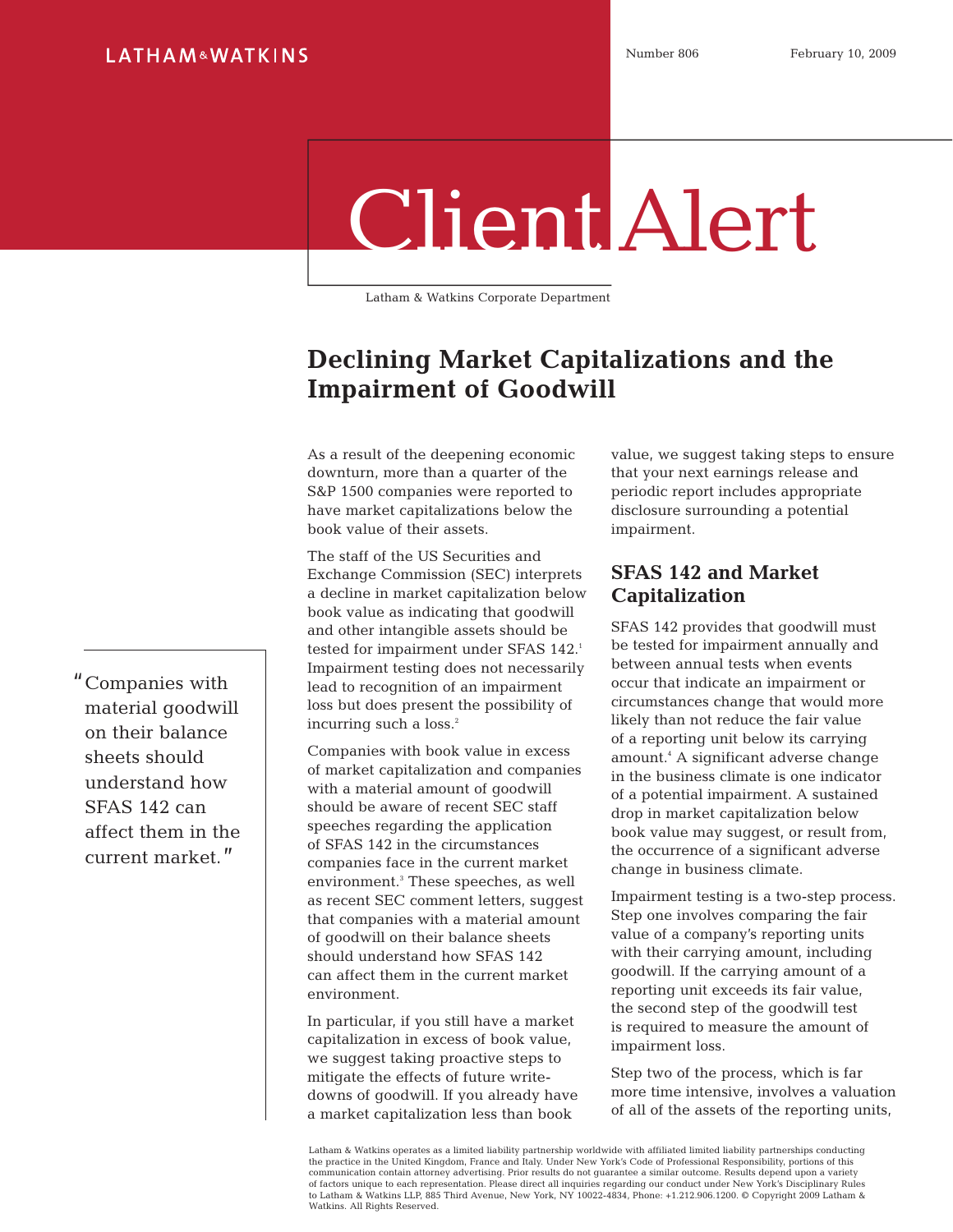as if the reporting unit had just been acquired, and comparing that with the carrying amount. If the carrying amount of reporting unit goodwill exceeds the fair value of that goodwill, an impairment loss must be recognized in an amount equal to that excess.

No bright-line rule requires that a company with a market capitalization less than book value must test for or take an impairment charge. Rather, a company should evaluate a decline in stock price relative to the market and its industry as a whole and consider factors such as the duration and severity of the stock price decline.

Factors that may counsel against the necessity for a test include a short-term spike in short-selling or external market or industry events that prompt unusual volatility in the company's stock. However, the larger and more sustained the deviation between the book value and market capitalization, the more likely it is that an interim test of impairment is appropriate. Alternatively, if the company determines an interim test of impairment is not necessary or that a full valuation of goodwill is not required, the company will need more evidence to justify carrying a material amount of goodwill and reconciling the company's book value to its market capitalization.

SFAS 142 does not require that goodwill be marked to market, but rather requires a company to evaluate the fair value of its reporting units against the carrying value of the reporting units. In deciding whether or not to test reporting units for impairment, market capitalization is often viewed as the best available proxy for the fair value of the aggregated reporting units. If market capitalization is below book value for a prolonged period of time with a significant decline, an impairment may have occurred at one or more reporting units.

When market capitalization has fallen significantly, a company should consider whether this is an indicator that the

carrying value of its reporting units has been impaired. Market capitalization does not equate to the total fair value of a company's reporting units, however, and a company's decision whether to test for impairment should depend on its own facts and circumstances. Absent special circumstances, though, after considering market capitalization over a reasonable period of time, a prolonged and significant decline in market capitalization is likely to constitute an indicator of impairment triggering the need to test for an impairment of goodwill. The SEC staff views this type of decline in market capitalization as an indicator that the underlying business occurring within the reporting units may be suffering.

#### **Companies With Material Amounts of Goodwill**

A company with a material amount of goodwill on its balance sheet that currently has a market capitalization in excess of book value should take affirmative measures to prepare for any future impairment of goodwill. Companies with a material amount of goodwill should consider updating their disclosure to include additional risk factor disclosure describing the goodwill and addressing the possibility of future material impairments.

The larger the difference between market capitalization and book value that is attributed to a control premium, the more likely it is that the company will face increased SEC staff scrutiny.

No precise rule governs the reasonableness of a control premium when reconciling book value to market capitalization. Instead, the exact percentage of a reasonable control premium will vary depending on a company's specific facts and circumstances. The company's auditors and experienced securities counsel can assist in developing the necessary framework for analysis of these issues in determining an appropriate control premium.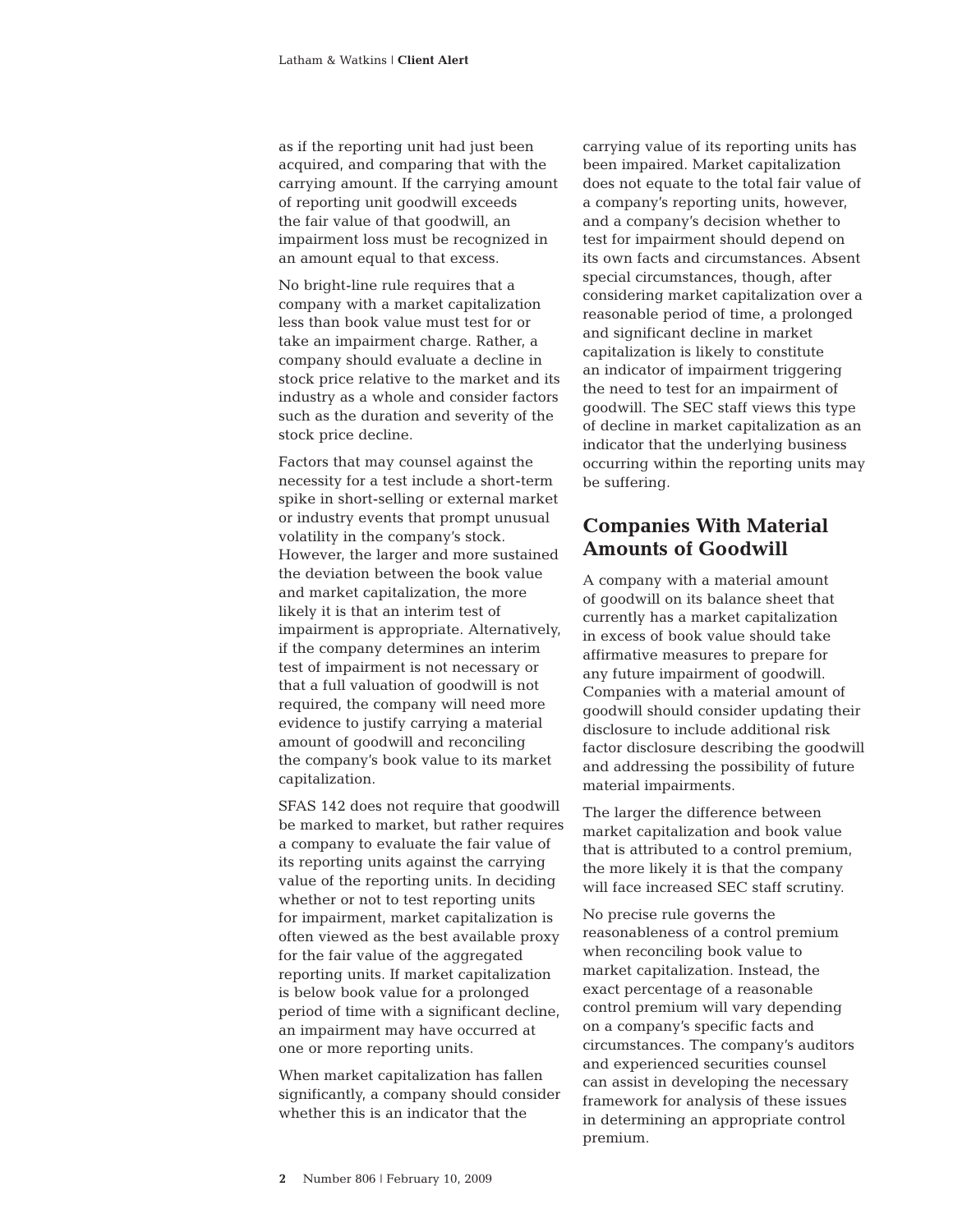#### **When Book Value Exceeds Market Capitalization**

A company that has already suffered a decline in market capitalization below book value should recognize that this is an indicator of impairment and begin the process of testing its goodwill for impairment. Where the recognition of an impairment loss is probable and can be reasonably estimated, it should be presented in the financial statements accompanying its next earnings release and periodic report.

To the extent a full step-two valuation under SFAS 142 has not been completed, such disclosure should indicate that the impairment amount is an estimate and subject to further adjustments, which may be material. Any adjustments to that estimate may be recognized in subsequent reporting periods.

Companies should also address the impairment in their management's discussion and analysis of financial condition and results of operations (MD&A) disclosure. This discussion should include the reasons for the impairment loss, such as changes in projected future cash flows due to the current economic climate, the timing of recognizing the impairment loss, why it was not necessary to recognize the loss in prior quarters and, if the impairment resulted from an interim test, a description of the indicator that required the interim test.

A company should also update its risk factors to account for the uncertainty in estimating an impairment under current market conditions. A good risk factor will indicate that future impairments of goodwill are possible. Additionally, the company's critical accounting policies should describe the company's analysis and assumptions pursuant to SFAS 142.

As described in SFAS 142, the final amount of the impairment charge will be determined by step two of the impairment test. The results of such a test will necessarily involve the application of judgment. Companies are cautioned against both taking too small or too large of an impairment charge. Furthermore, reversal of a recognized goodwill impairment is prohibited once the measurement of that loss is recognized.

### **Conclusion**

The SEC staff recognizes that, in the current market environment, many companies may need to test for impairment of goodwill and recognize an impairment loss.

Given the continued turmoil in the markets, companies with market capitalizations in excess of book value should prepare for the possibility of a goodwill impairment charge that could result if the market continues to decline.

Companies with market capitalizations already significantly below book value should recognize the likely need to test for impairment of goodwill. Any related disclosure regarding an impairment charge should provide investors with an understanding of why this was the right time to recognize the loss and highlight the possibility of future impairments.

Finally, companies facing these issues under SFAS 142 should carefully review related disclosure and legal considerations. For example, companies in this situation should also review their indenture and bank covenants and consider other potential collateral consequences from an impairment charge.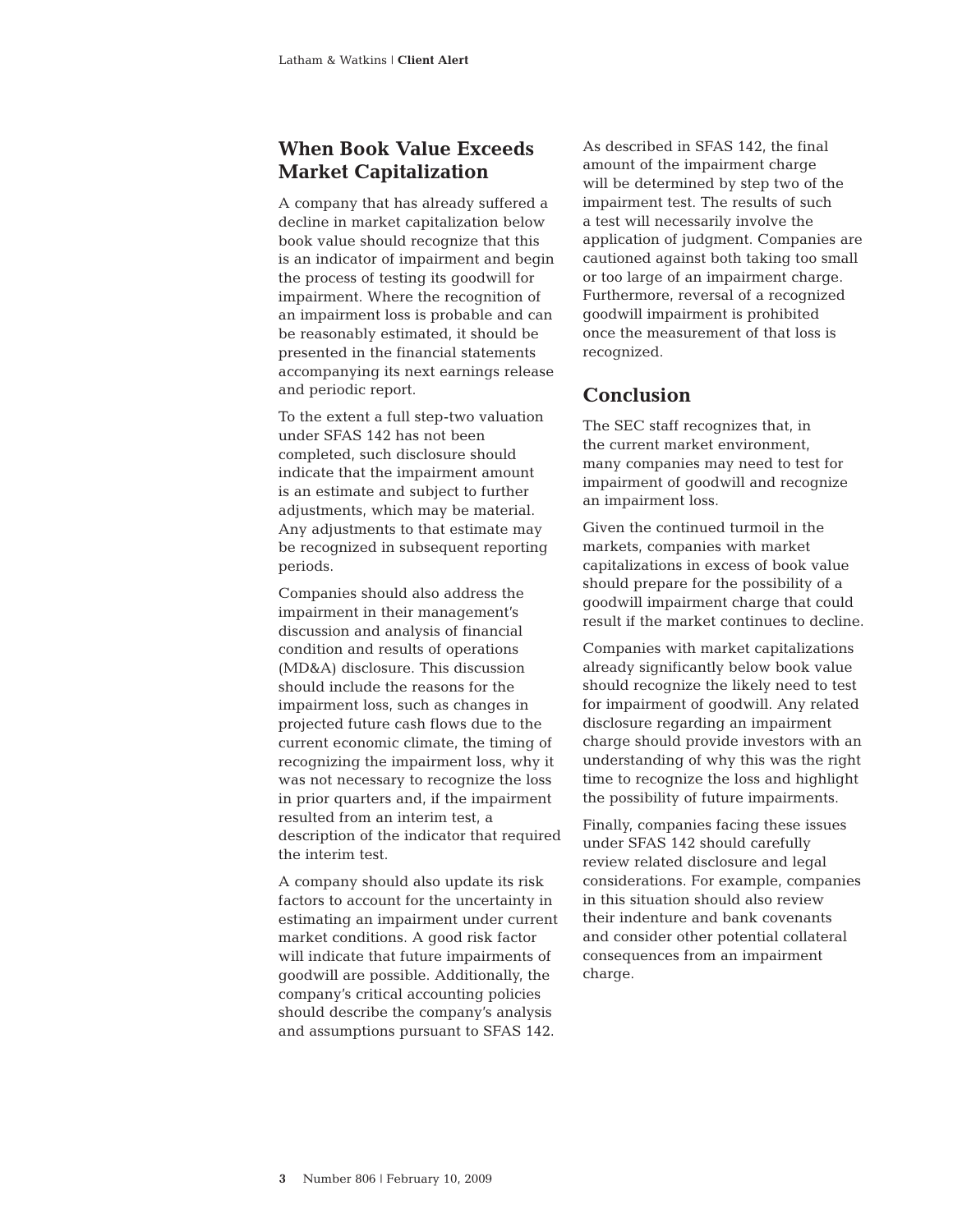#### **Endnotes**

- $^{\rm 1}$  Statement of Financial Accounting Standards No. 142, "Goodwill and Other Intangible Assets." A company that concludes, outside of the process of preparing financial statements to be included in a periodic report, that SFAS 142 or other generally accepted accounting principles require a material charge for impairment of goodwill or other assets must file a current report on Form 8-K disclosing the impairment charge and related information under Item 2.06 of Form 8-K.
- <sup>2</sup> A recent survey by Latham & Watkins LLP of quarterly reports on Form 10-Q for the quarter ended September 30, 2008 identified approximately 250 companies disclosing material charges for impairment of goodwill.
- <sup>3</sup> Steven C. Jacobs, Associate Chief Accountant of the Division of Corporation Finance, "Goodwill Impairment Disclosures," Slide Presentation to the American Institute of Certified Public Accountants (AICPA) (Dec. 9, 2008), available at [http://www.sec.gov/news/](http://www.sec.gov/news/speech/2008/spch120908wc-slides.pdf) [speech/2008/spch120908wc-slides.pdf;](http://www.sec.gov/news/speech/2008/spch120908wc-slides.pdf) Robert G. Fox III, Professional Accounting Fellow, Office of the Chief Accountant, "Current SEC and PCAOB Developments," Remarks to the AICPA (Dec. 8, 2008), available at [http://www.sec.gov/news/speech/2008/](http://www.sec.gov/news/speech/2008/spch120808rgf.htm) [spch120808rgf.htm.](http://www.sec.gov/news/speech/2008/spch120808rgf.htm) Although the views expressed in these speeches are not official policy statements of the SEC and do not necessarily reflect the official policy or views of the SEC, they provide important insights into how the SEC staff will apply SFAS 142.
- Testing is conducted at the reporting unit level, which is generally one level down from a registrant's operating segment under Statement of Financial Accounting Standards No. 131, "Disclosures about Segments of an Enterprise and Related Information," so the registrant should carefully consider its segment reporting in connection with where goodwill and other intangible assets are tested.